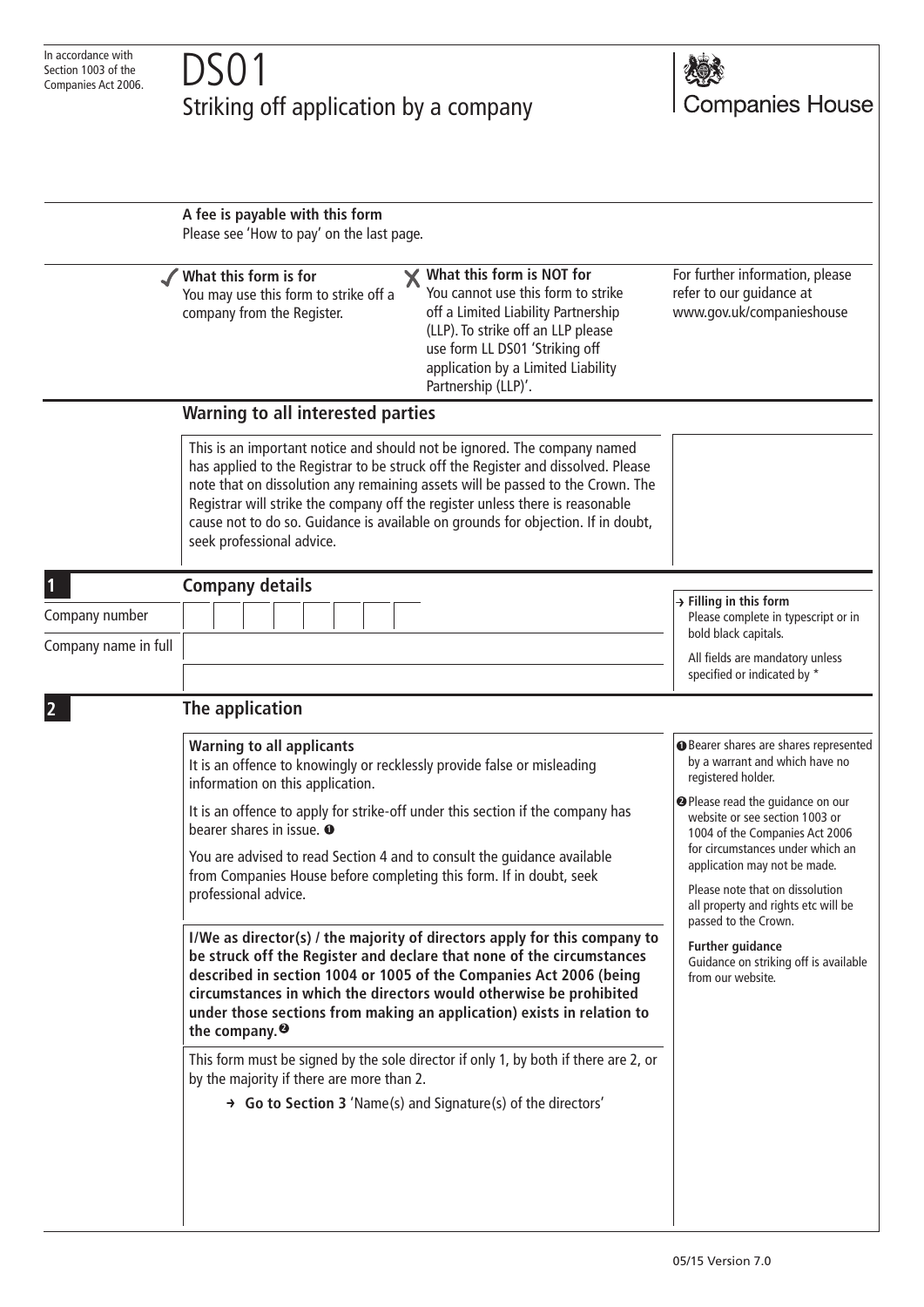## DS01 Striking off application by a company

| building on application by a company |                                                                                                                                                                                                                                                                                                                                                                                                                                                                                                                                                                                                                                                                                                                                                                                                                                                                                                                                                                                                                                                                                                                                                                                                                                                                |                                                                                                                                                               |  |  |
|--------------------------------------|----------------------------------------------------------------------------------------------------------------------------------------------------------------------------------------------------------------------------------------------------------------------------------------------------------------------------------------------------------------------------------------------------------------------------------------------------------------------------------------------------------------------------------------------------------------------------------------------------------------------------------------------------------------------------------------------------------------------------------------------------------------------------------------------------------------------------------------------------------------------------------------------------------------------------------------------------------------------------------------------------------------------------------------------------------------------------------------------------------------------------------------------------------------------------------------------------------------------------------------------------------------|---------------------------------------------------------------------------------------------------------------------------------------------------------------|--|--|
| $\overline{\mathbf{3}}$              | Name(s) and signature(s) of the director(s)                                                                                                                                                                                                                                                                                                                                                                                                                                                                                                                                                                                                                                                                                                                                                                                                                                                                                                                                                                                                                                                                                                                                                                                                                    |                                                                                                                                                               |  |  |
| Name (Print clearly)<br>Signature    | Signature<br>$\boldsymbol{\mathsf{X}}$<br>Χ                                                                                                                                                                                                                                                                                                                                                                                                                                                                                                                                                                                                                                                                                                                                                                                                                                                                                                                                                                                                                                                                                                                                                                                                                    | <b>Warning to all applicants</b><br>It is an offence to knowingly<br>or recklessly provide false or<br>misleading information on this<br>application.         |  |  |
| Signature date                       | d<br>d<br>m<br>m<br>y<br>y                                                                                                                                                                                                                                                                                                                                                                                                                                                                                                                                                                                                                                                                                                                                                                                                                                                                                                                                                                                                                                                                                                                                                                                                                                     | It is an offence to apply for<br>strike-off under this section if the<br>company has bearer shares in issue.                                                  |  |  |
| Name (Print clearly)                 |                                                                                                                                                                                                                                                                                                                                                                                                                                                                                                                                                                                                                                                                                                                                                                                                                                                                                                                                                                                                                                                                                                                                                                                                                                                                | Please note that on dissolution                                                                                                                               |  |  |
| Signature                            | Signature<br>Χ<br>Χ                                                                                                                                                                                                                                                                                                                                                                                                                                                                                                                                                                                                                                                                                                                                                                                                                                                                                                                                                                                                                                                                                                                                                                                                                                            | all property and rights etc will be<br>passed to the Crown.<br>You are advised to read Section 4<br>and to consult the guidance notes                         |  |  |
| Signature date                       | d<br>d<br>m<br>${\sf m}$<br>y<br>у<br>y                                                                                                                                                                                                                                                                                                                                                                                                                                                                                                                                                                                                                                                                                                                                                                                                                                                                                                                                                                                                                                                                                                                                                                                                                        | available from Companies House<br>before completing this form. If in<br>doubt, seek professional advice.                                                      |  |  |
| Name (Print clearly)                 |                                                                                                                                                                                                                                                                                                                                                                                                                                                                                                                                                                                                                                                                                                                                                                                                                                                                                                                                                                                                                                                                                                                                                                                                                                                                | Name and date                                                                                                                                                 |  |  |
| Signature                            | Signature<br>Χ<br>Х                                                                                                                                                                                                                                                                                                                                                                                                                                                                                                                                                                                                                                                                                                                                                                                                                                                                                                                                                                                                                                                                                                                                                                                                                                            | Please ensure that you complete the<br>name and signature date<br><b>Signatures</b><br>This form must be signed by the<br>sole director if only 1, by both if |  |  |
| Signature date                       | d<br>d<br>m<br>m<br>y<br>у<br>у<br>y                                                                                                                                                                                                                                                                                                                                                                                                                                                                                                                                                                                                                                                                                                                                                                                                                                                                                                                                                                                                                                                                                                                                                                                                                           | there are 2, or by the majority if<br>there are more than 2.                                                                                                  |  |  |
| Name (Print clearly)                 |                                                                                                                                                                                                                                                                                                                                                                                                                                                                                                                                                                                                                                                                                                                                                                                                                                                                                                                                                                                                                                                                                                                                                                                                                                                                | <b>Further signatures</b><br>Please use a continuation page                                                                                                   |  |  |
| Signature                            | Signature<br>if you need to enter further<br>signatures.<br>Χ<br>Χ                                                                                                                                                                                                                                                                                                                                                                                                                                                                                                                                                                                                                                                                                                                                                                                                                                                                                                                                                                                                                                                                                                                                                                                             |                                                                                                                                                               |  |  |
| Signature date                       | q<br>d<br>m<br>m<br>у<br>y<br>y<br>у                                                                                                                                                                                                                                                                                                                                                                                                                                                                                                                                                                                                                                                                                                                                                                                                                                                                                                                                                                                                                                                                                                                                                                                                                           |                                                                                                                                                               |  |  |
|                                      | What to do next                                                                                                                                                                                                                                                                                                                                                                                                                                                                                                                                                                                                                                                                                                                                                                                                                                                                                                                                                                                                                                                                                                                                                                                                                                                |                                                                                                                                                               |  |  |
|                                      | <b>Notify all parties</b><br>Please ensure that you send copies of this application to all notifiable parties<br>e.g. creditors, employees, shareholders, pension managers or trustees and<br>other directors of the company within 7 days from the day on which the<br>application is made.<br>Please also send copies to anyone who later becomes a notifiable party within<br>7 days of this taking place. This applies from the day of application and<br>before the day on which the application is finally dealt with or withdrawn.<br>Please check the quidance notes which contain a full list of those who must<br>be notified. Failure to notify interested parties is an offence. It is advisable<br>to obtain and retain some proof of delivery or posting of copies to<br>notifiable parties.<br>Withdrawal of striking off application by a company<br>If the company ceases to be eligible for striking off at any time after the<br>application is made, and before the application is finally dealt with, as specified<br>in section 1009 of the Companies Act 2006, then the application must be<br>withdrawn using form DS02 'Withdrawal of striking off application by a<br>company' available from our website: www.gov.uk/companieshouse |                                                                                                                                                               |  |  |